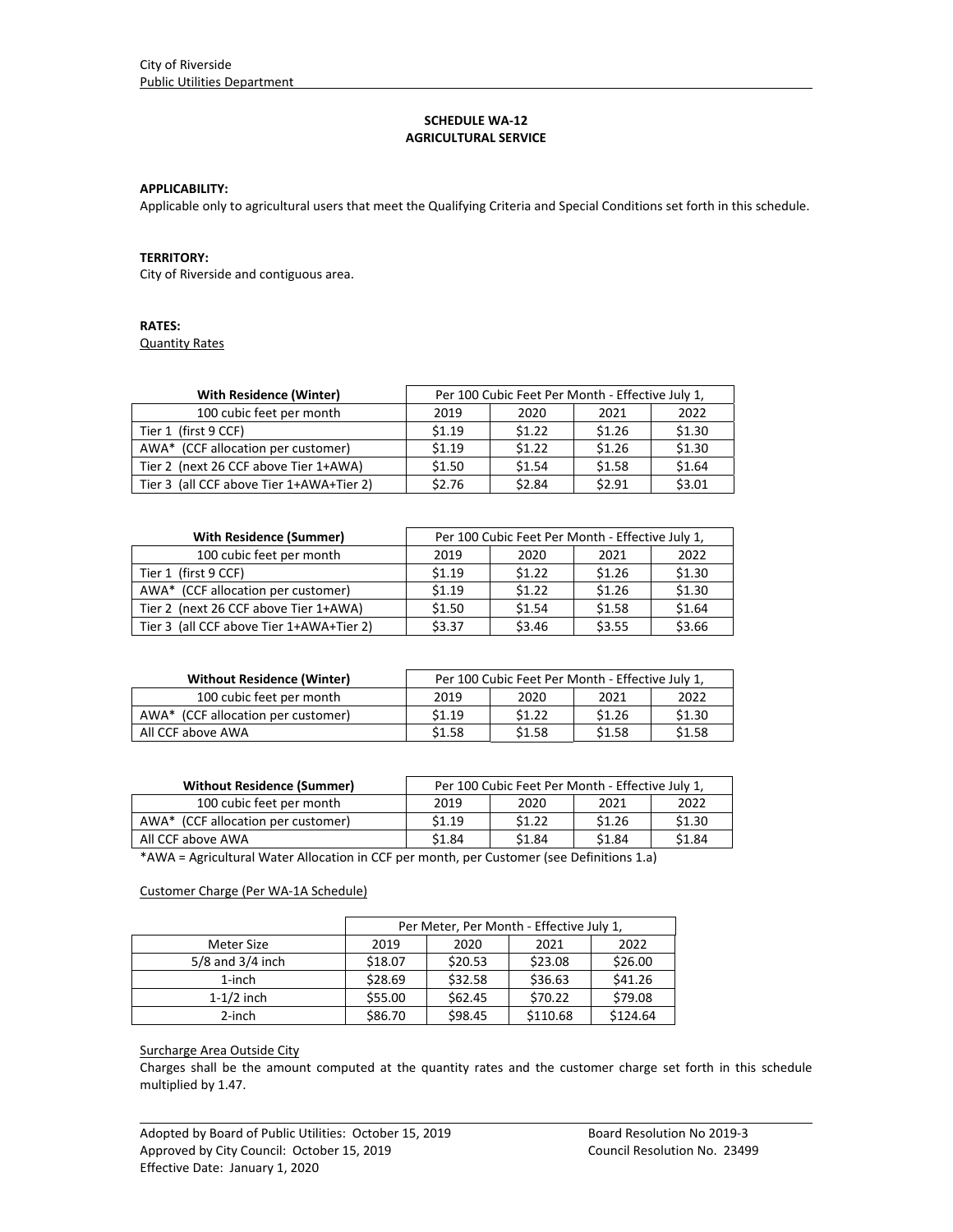#### Schedule WA‐12 Agricultural Service ‐2‐

### **QUALIFYING CRITERIA:**

- 1. To qualify for this rate, Applicants must meet **ALL** of the following criteria :
	- Service address is located within the service area of Riverside Public Utilities.
	- b. Applicant must submit a completed Agricultural Service Application Form and permit a physical, onsite inspection.
	- c. Service address is allowed to conduct agricultural activities as a permitted use under the City's Municipal code, including the City zoning codes, and General Plan land uses.
	- d. Service address property size must be at least one‐half acre in size and customer is growing, cultivating, and maintaining:
		- i. minimum of 75 edible fruit or nut trees; or
		- ii. minimum 75 edible grape vines; or
		- iii. minimum of half acre in row crop produce, vine crops other than grape vines, nursery stock, or pasture with qualifying Livestock; ornamental turf shall not be considered pasture; or
		- iv. a combination of i, ii, and/or iii.
- 2. If the service addresses for multiple Customers are contiguous, collectively comprise one-half acre, each individual service address meets all of the Qualifying Criteria set forth in No. 1a, b, and c, above, and collectively meet all of the Qualifying Criteria 1.d above, then each service address can qualify to receive a proportionate share of the AWA as long as each service address has its own water service and the contiguous parcels are continually maintaining a minimum total of one‐half acre of Qualifying Agriculture.
- 3. If service address is undeveloped and for sale, meets Qualifying Criteria 1.a, b and c above, and the prospective buyer provides proof that Criteria 1.d shall be met within six months of close of escrow on the property, the service address can qualify for this rate upon proof of close of escrow and when agricultural activities specified in 1.d.iv begin.

### **DEFINITIONS:**

- **1.** Agricultural Water Allocation (AWA)
	- a. The total monthly agricultural water allocation volume in hundred cubic feet (CCF) as determined by the following formula based on the monthly average reference evapotranspiration rate  $(ET<sub>o</sub>)$ , particular crop factor(s)  $(K_c)$ , the irrigated planted areas (IA) occupied by the respective crop(s), and an irrigation efficiency factor (IE). (Note: 36.3 converts  $ET<sub>o</sub>$  into CCF)

$$
AWA = ET_0 \times K_c \times IA \times 36.3 \times (1/IE)
$$

- **b.** If the customer's property has a residence and receives non-potable water deliveries from the Gage Canal Company (Company) via the WA‐8 Greenbelt Irrigation Service rate, or by owning shares in the Company, the AWA will be reduced for planted areas being irrigated by Company water by up to 156 CCF/planted acre/month for those months the Company can provide delivery to the parcel. Such reduction shall be based upon actual deliveries of water, and the Utility shall verify that such water was delivered.
- c. The Monthly Allocation Calculator (Exhibit A) will be used to calculate the total AWA for the respective property and crop(s).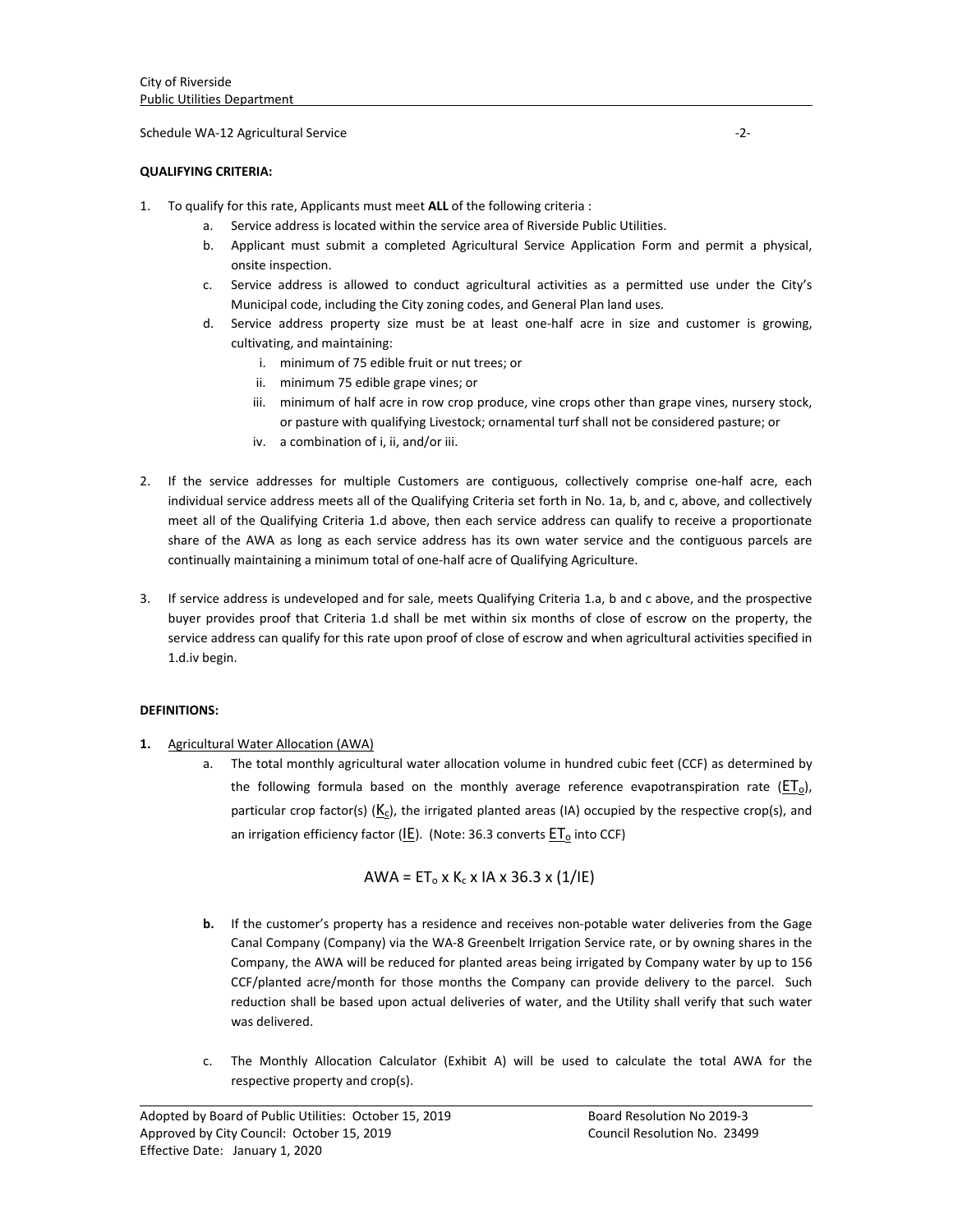Schedule WA‐12 Agricultural Service ‐3‐

### **2.** Irrigated Area Allocation (IA)

- The amount of planted area allocation assigned to a qualifying service address. IA will be determined by verifying the planted areas of Qualifying Agriculture in the Agricultural Service Application Form submitted by the Applicant. Planted area measurements will be verified by physical, onsite inspection.
- b. Individually planted trees or grape vines shall each initially receive an IA equal to 400 square feet and 100 square feet, respectively. The total cumulative area assigned to all individually planted trees or grape vines cannot exceed the planted area identified in the Agricultural Service Application Form. The Customer's IA will be the lessor of the planted area allocation or total cumulative area assigned to all individually planted trees or grape vines.
- c. Applicant may submit an amended Agricultural Service Application Form to increase the IA if new agricultural activity is added.
- d. The following areas will be excluded from the IA: buildings, roads, pathways, hardscapes, landscaping, ornamental turf, and fallow areas.

#### **3.** Crop Factors  $(K_c)$

The value assigned to one of the four groups of Qualifying Agriculture listed below as derived and taken from the Irrigation Training & Research Center (ITRC) California Evapotranspiration Database for California Irrigation Management Information System (CIMIS) Zone 6, developed by California Polytechnic State University in San Luis Obispo, California. Additional information can be found at the City of Riverside Public Utilities website at http://www.riversidepublicutilities.com/.

- i. 0.45 for immature trees (for first 5 planted years).
- ii. 0.53 for grape vines and row crops.
- iii. 0.69 for citrus, avocado, edible fruit and nut trees, and nursery stock.
- iv. 0.89 for pasture with livestock.

#### **4.** Reference Evapotranspiration (ET<sub>o</sub>)

The rolling 15 year monthly average  $ET_0$  value of required irrigation (in inches per month) as derived from CIMIS Station #44 data located at the University of California, Riverside. The 15 year rolling average will be updated annually. Visit https://cimis.water.ca.gov for more information on available monthly ET<sub>o</sub> data from CIMIS Station #44. A table of this data is attached as Exhibit B and is also available on the RPU website.

#### **5.** Irrigation Efficiency (IE)

The ratio of the volume of water needed by the Qualifying Agriculture to grow and develop divided by the total volume of water delivered for the intended purpose of irrigating the Qualifying Agriculture. The Irrigation Efficiency ratio accounts for factors such as distribution uniformity, irrigation runoff, deep percolation, water management, and evaporation losses prior to water entering the soil. An Irrigation Efficiency value of 85% is applied to the AWA.

**6.** Qualifying Agriculture shall mean edible citrus, fruit or nut trees; grape vines; row crop produce; nursery stock; and pasture with Livestock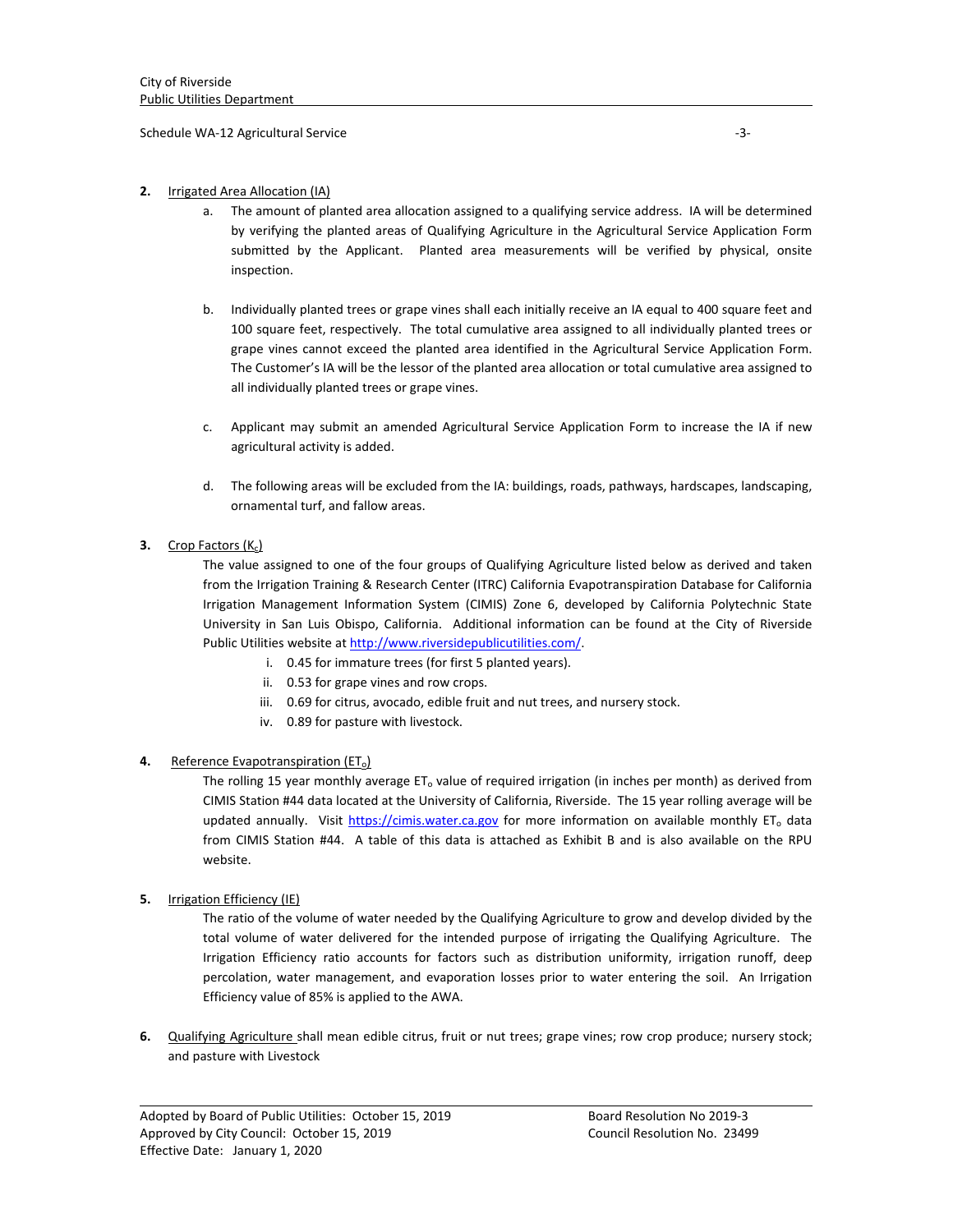Schedule WA‐12 Agricultural Service ‐4‐

**7.** Livestock shall mean animals kept or raised for use other than pleasure.

#### **SPECIAL CONDITIONS:**

- **1.** The Board of Public Utilities will publish a list of Best Water Management Practices for the customers on this rate to use as a guide and menu for efficient agricultural irrigation practices. These practices shall be reviewed and updated at least every 5 years.
- **2.** Upon the effective date of this rate, all existing WA‐3 and WA‐9 customers will transition to this rate in accordance with the terms of this rate by submitting a completed Agricultural Service Application Form. Within fourteen days of the effective date of this rate schedule or receipt of the Agricultural Service Application Form from customer, the Utility will conduct a physical onsite inspection of the service address to verify that the correct AWA is being applied. If a WA‐3 or WA‐9 service address does not comply with the requirements of this rate schedule, Customer will have six months to bring their service address property into compliance or the Utility will assign an applicable rate to the Customer other than this rate schedule, effective as of January 1, 2020. If an existing WA‐3 or WA‐9 Customer refuses to allow a physical onsite inspection, the Utility will immediately assign an applicable rate to the Customer other than this rate schedule.
- **3.** If Customer or an applicant fails to allow a physical, onsite inspection as required under this rate, the Utility will assign an applicable rate to the Customer other than this rate schedule.
- **4.** Service under this rate schedule will require the installation of forced sprinkler irrigation systems or other suitable alternative. Furrow irrigation systems or other gravity fed irrigation system will not be allowed under this rate.
- **5.** Each service address property receiving this rate shall be physically inspected every five years to ensure the service address property meets the Qualifying Criteria and that the assigned AWA is accurate. The Utility will provide at least a 48 hour advanced notice of such inspection. Upon inspection, AWA may be adjusted in accordance with this rate schedule. If a Customer is not in compliance with this rate schedule, the Utility shall assign an applicable rate to the Customer other than this rate schedule.
- **6.** If Customer or applicant requests a meter size larger than two inch, RPU has the sole discretion to make a determination if the property can be allowed to receive this rate. Customer will be responsible for all costs and fees associated with such meter.
- **7.** Customers may request an increase or decreases to their AWA once every two years. Such re‐allocation will require an onsite, physical inspection of the service address property to verify types and amounts of Qualifying Agriculture as well as to verify area in agricultural use. RPU may reassess the planted areas on a customer property and/or adjust the AWA at any time.
- **8.** Second Meter:

Customers may choose to have a second meter installed by the Utility for agricultural purpose in addition to a meter for non-agricultural service. Customer will be responsible for all costs and fees associated with such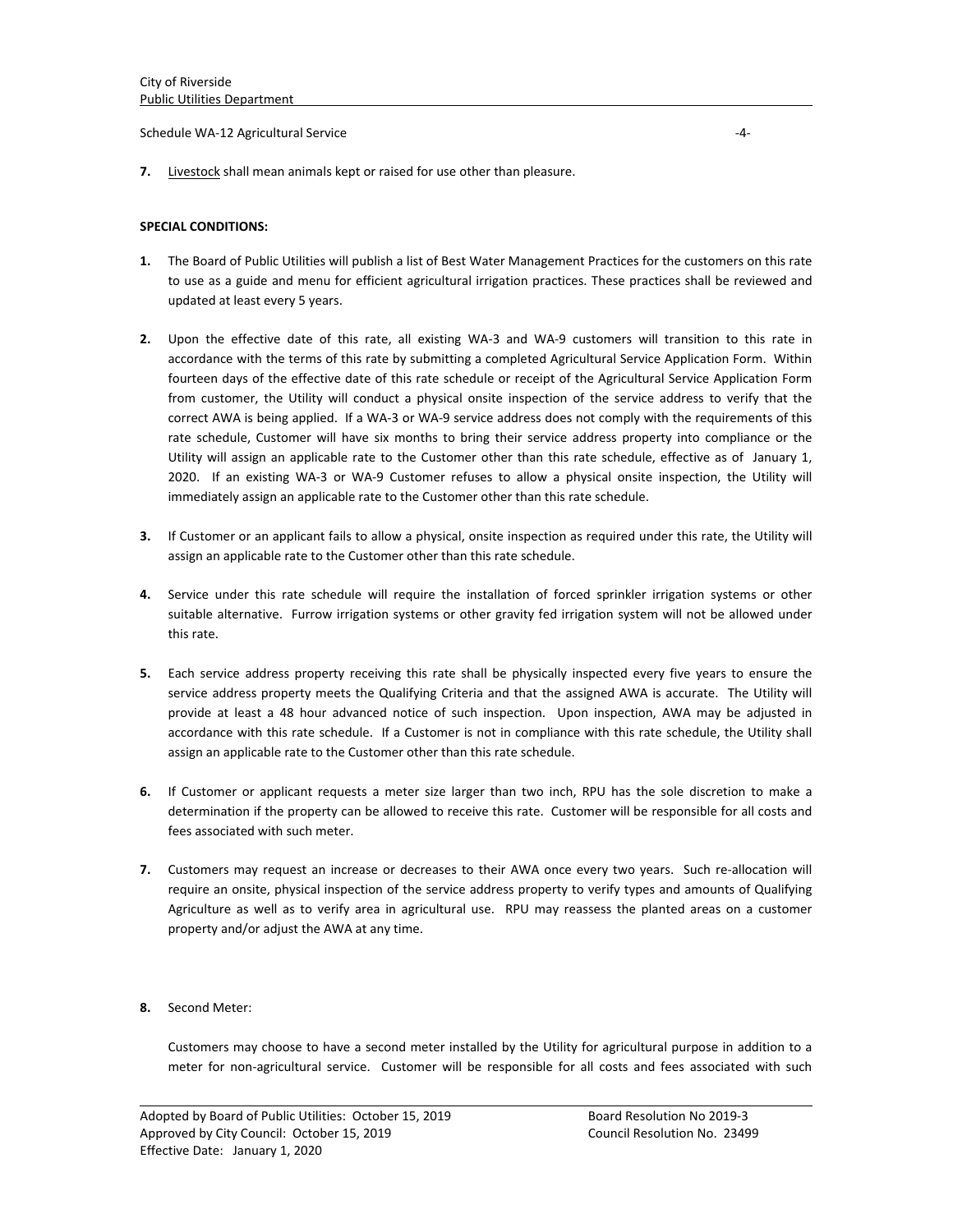### Schedule WA‐12 Agricultural Service ‐5‐

second meter, in accord with the Utility's Water rates and Rules. Customer will be responsible to pay all costs associated with any tailpipe work connecting the second meter to Customer's agricultural irrigation system. A backflow inspection will be conducted by City staff before Meter 2 can be activated and backflow device(s) may be required. If a backflow device is required, Customer will be responsible to provide the Utility with an annual backflow certification at Customer's cost. Meter 2 can only be used to irrigate QUALIFYING AGRICULTURE. RPU staff will conduct inspections and pressure testing (if needed) at least biennially to verify the Meter 2 irrigation system is independent and not cross‐connected to the domestic system.

- **9.** RPU reserves the right to make adjustments to the AWA due to extreme weather conditions. The amount of adjustment will be determined by the Utility General Manager and approved by the Board of Public Utilities.
- **10.** For Customers found to be out of compliance more than one time within a 5 year period, the Utility shall assign an applicable rate to the Customer other than this rate schedule. Customer may re-apply for this rate two years after such assignment.

# **11.** Program Limit:

The total demand for this Schedule shall collectively not exceed \$684,000 in under collection of costs to provide this rate. Once the Program Limit is reached, the General Manager will immediately declare the Schedule closed to new customers, subject to approval by the Board of Public Utilities and the City Council. The rate will remain closed until such time as additional non‐rate revenues are established to subsidize the cost to provide this rate to new Customers. The City Council may, by resolution, identify such additional non-rate revenues and increase the Program Limit set forth herein. Such increase must be adopted by a resolution that is also approved by the Board of Public Utilities.

### **12.** Water Conservation Surcharge

The rates and charges above are subject to a surcharge (Water Conservation Surcharge) as adopted via City Council Resolution No. 22675 on April 22, 2014 and such surcharge as in effect from time to time. The Water Conservation Surcharge will be applied to the Customer's total water usage charge including without limitation the quantity rates, customer and minimum charge for the applicable billing period.

### **13.** Applicable Rate Schedule

# a. Applicable Rate Schedule

For Customers applying for service at an existing service address, the Utility will assign a water rate schedule based on the characteristics of the service address. The Utility will presume that any water rate previously assigned to that service address is the appropriate schedule, unless the Customer requests a review for another applicable rate schedule, rate, or optional provision. In certain situations when a Customer does not qualify for a water rate previously assigned to that service address, the Utility will assign the applicable rate to the Customer. The Utility assumes no responsibility for advising the Customer of lower optional rates under existing schedules available as a result of the Customer's changes to the characteristics of the service address.

### b. Change of Rate Schedule

A change to the applicable rate schedule may be made if the Utility determines that the Customer no longer qualifies for the assigned rate schedule. The change will become effective for service rendered after the